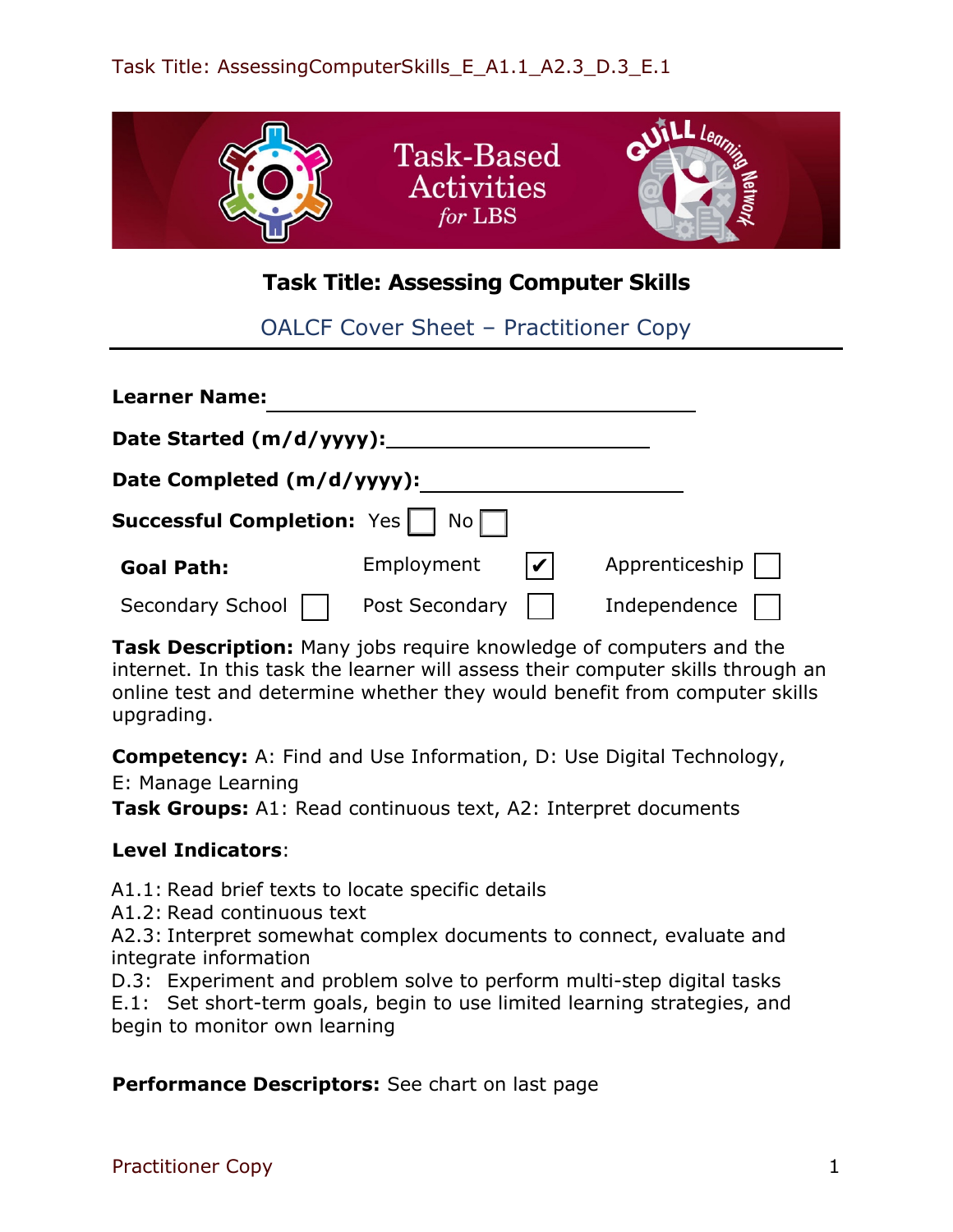## Task Title: AssessingComputerSkills\_E\_A1.1\_A2.3\_D.3\_E.1

### **Materials Required:**

- Computer with internet access
- A minimum of 30 minutes to take the test and review results.

**Instructor preparation:** Ensure the learner is set up on a computer with the internet connection open. Depending on the reading level of the learner you may have to assist them with some of the questions. Help the learner review the results and decide about taking a computer class.

#### **Work Sheet:**

Many jobs require knowledge of computers and the internet.

### **Task 1: Make sure the computer's internet connection is on. In the web browser, enter the website:**

<https://www.wiseowl.co.uk/basic-it/skill/basic-it-test/>



**Task 2: Read the instructions on the page for taking the online basic computing skills assessment.**

**Task 3: Once you have read and understand the instructions click on the "Start this test" button on the bottom left corner of the screen.**



**Task 4: Read and follow the answer instructions for the first of 20 questions in the assessment. You can skip a question at any time by clicking the 'Leave this question for now' button at the bottom of the screen. The test will come back to this question later.**

LEAVE THIS QUESTION FOR NOW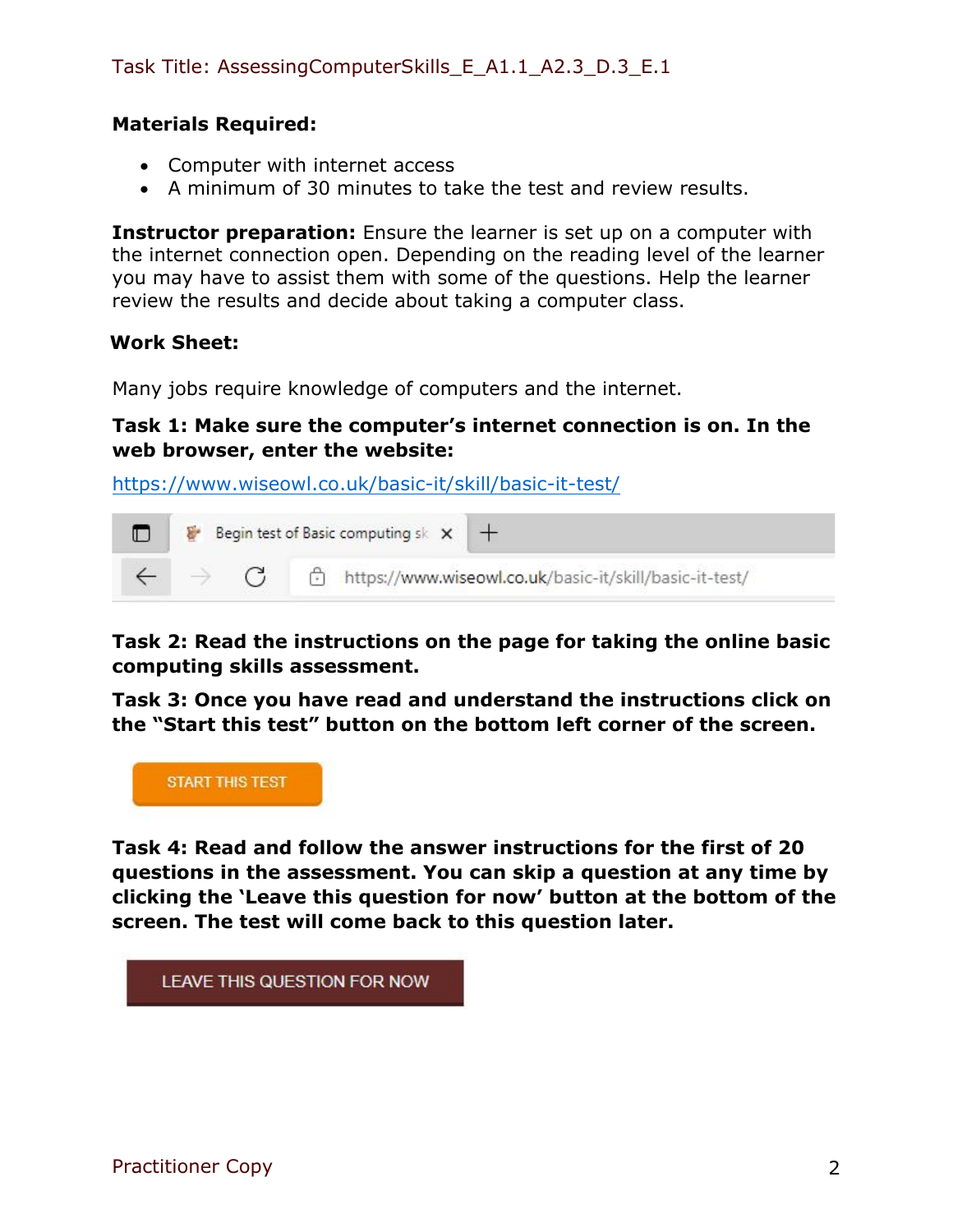**Task 5: Once you select your answer, the next question will appear. Repeat task 4 until all 20 questions have been answered. You have about 20 minutes to complete the quiz. Your remaining time will appear right above the questions.** 

Click on a question number to change the question displayed. You have 16 minutes and 20 seconds of the original 20 minutes left.

## **Task 6: Once you have answered all 20 questions a screen will appear that says you have finished the quiz. Enter your first name only and click on the button that says "Mark My Test".**

#### **Test finished!**

Congratulations - you've finished your test. To see your results, just type in your name and click on the button below.

Your name (this will appear on your test results)

Type name here (up to 20 characters)

**MARK MY TEST** 

**Task 7: Review the results of your test as shown. See what your total score is. See how you compare to others taking this quiz. Check the correct answers for questions you got wrong or didn't know.**

**Task 8: Based on your results decide if you would benefit from taking a computer class.**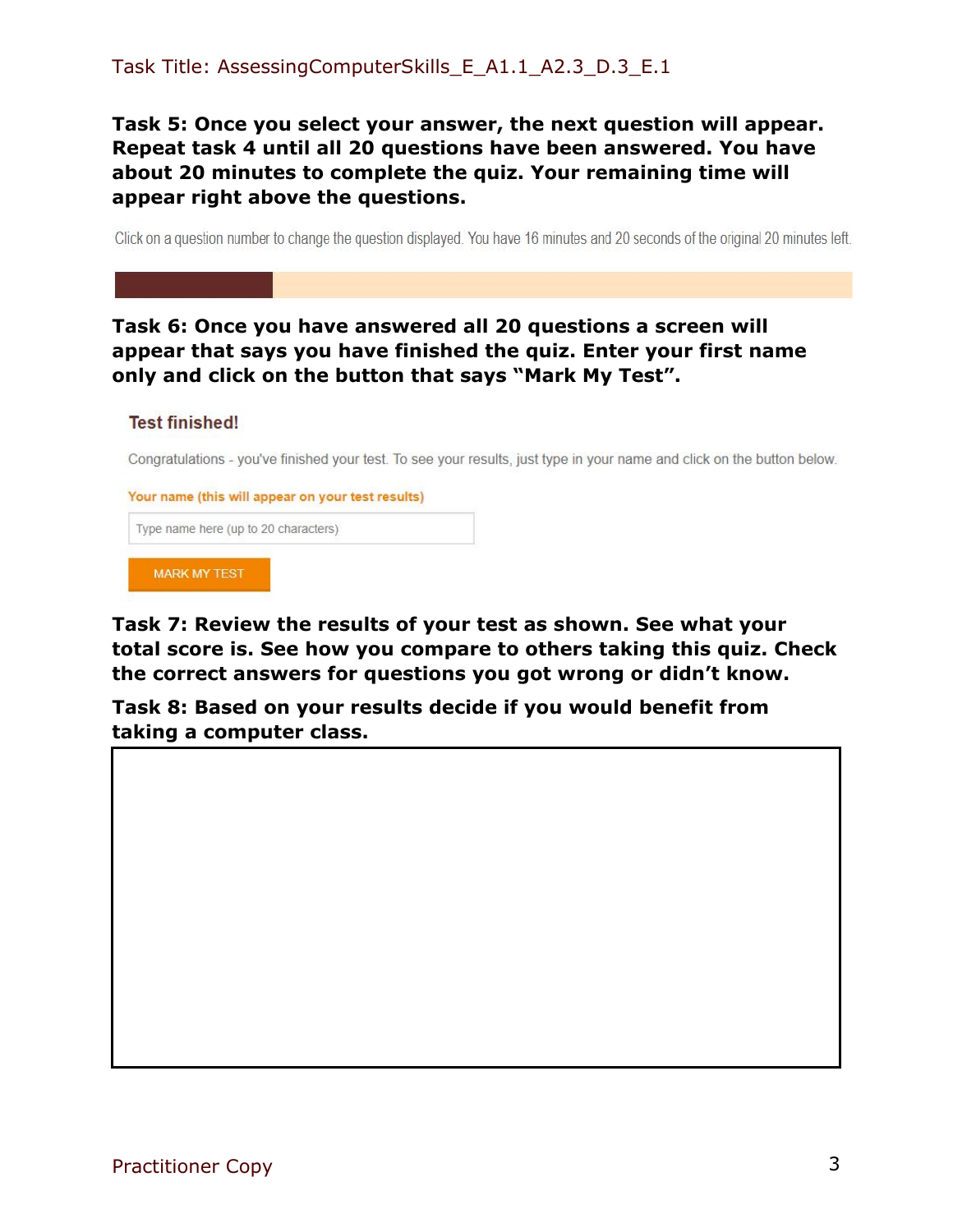| Levels | Performance<br>Descriptors                                                     | <b>Needs</b><br>Work | Completes task<br>with support<br>from practitioner | Completes<br>task<br>independently |
|--------|--------------------------------------------------------------------------------|----------------------|-----------------------------------------------------|------------------------------------|
| A1.1   | Reads short texts to<br>locate a single piece of<br>information                |                      |                                                     |                                    |
| A1.1   | Decodes words and<br>makes meaning of<br>sentences in a single<br>text         |                      |                                                     |                                    |
| A1.1   | Follows the sequence<br>of events in<br>straightforward<br>chronological texts |                      |                                                     |                                    |
| A1.1   | Follows simple,<br>straightforward<br>instructional texts                      |                      |                                                     |                                    |
| A1.1   | Identifies the main<br>idea in brief texts                                     |                      |                                                     |                                    |
| A1.2   | Scans text to locate<br>information                                            |                      |                                                     |                                    |
| A1.2   | Locates multiple<br>pieces of information<br>in simple texts                   |                      |                                                     |                                    |
| A1.2   | Obtains information<br>from detailed reading                                   |                      |                                                     |                                    |
| A1.2   | Makes low-level<br>inferences                                                  |                      |                                                     |                                    |

# Performance Descriptors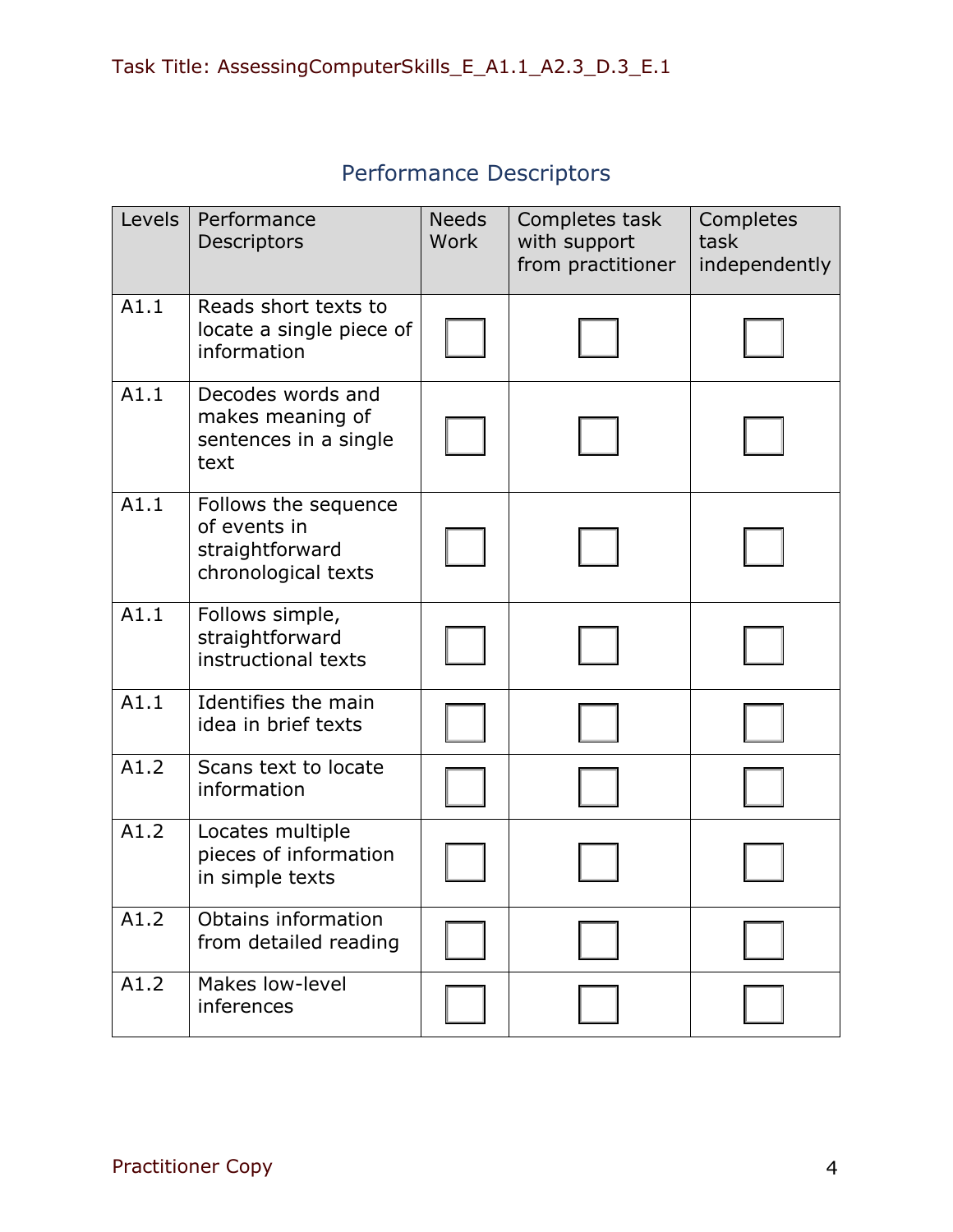# Task Title: AssessingComputerSkills\_E\_A1.1\_A2.3\_D.3\_E.1

| Levels | Performance<br>Descriptors                                                                  | <b>Needs</b><br><b>Work</b> | Completes task<br>with support<br>from practitioner | Completes<br>task<br>independently |
|--------|---------------------------------------------------------------------------------------------|-----------------------------|-----------------------------------------------------|------------------------------------|
| A2.3   | Manages unfamiliar<br>elements (e.g.<br>vocabulary, context,<br>topic) to complete<br>tasks |                             |                                                     |                                    |
| A2.3   | Uses layout to locate<br>information                                                        |                             |                                                     |                                    |
| A2.3   | Identifies the purpose<br>and relevance of<br>documents                                     |                             |                                                     |                                    |
| A2.3   | Begins to recognize<br>bias in displays, such<br>as graphs                                  |                             |                                                     |                                    |
| A2.3   | Makes inferences and<br>draws conclusions<br>from information<br>displays                   |                             |                                                     |                                    |
| A2.3   | Identifies sources,<br>evaluates and<br>integrates information                              |                             |                                                     |                                    |
| D.3    | Manages unfamiliar<br>elements (e.g.<br>vocabulary, context,<br>topic) to complete<br>tasks |                             |                                                     |                                    |
| D.3    | Makes inferences to<br>interpret icons and<br>text                                          |                             |                                                     |                                    |
| D.3    | Identifies sources,<br>evaluates and<br>integrates information                              |                             |                                                     |                                    |